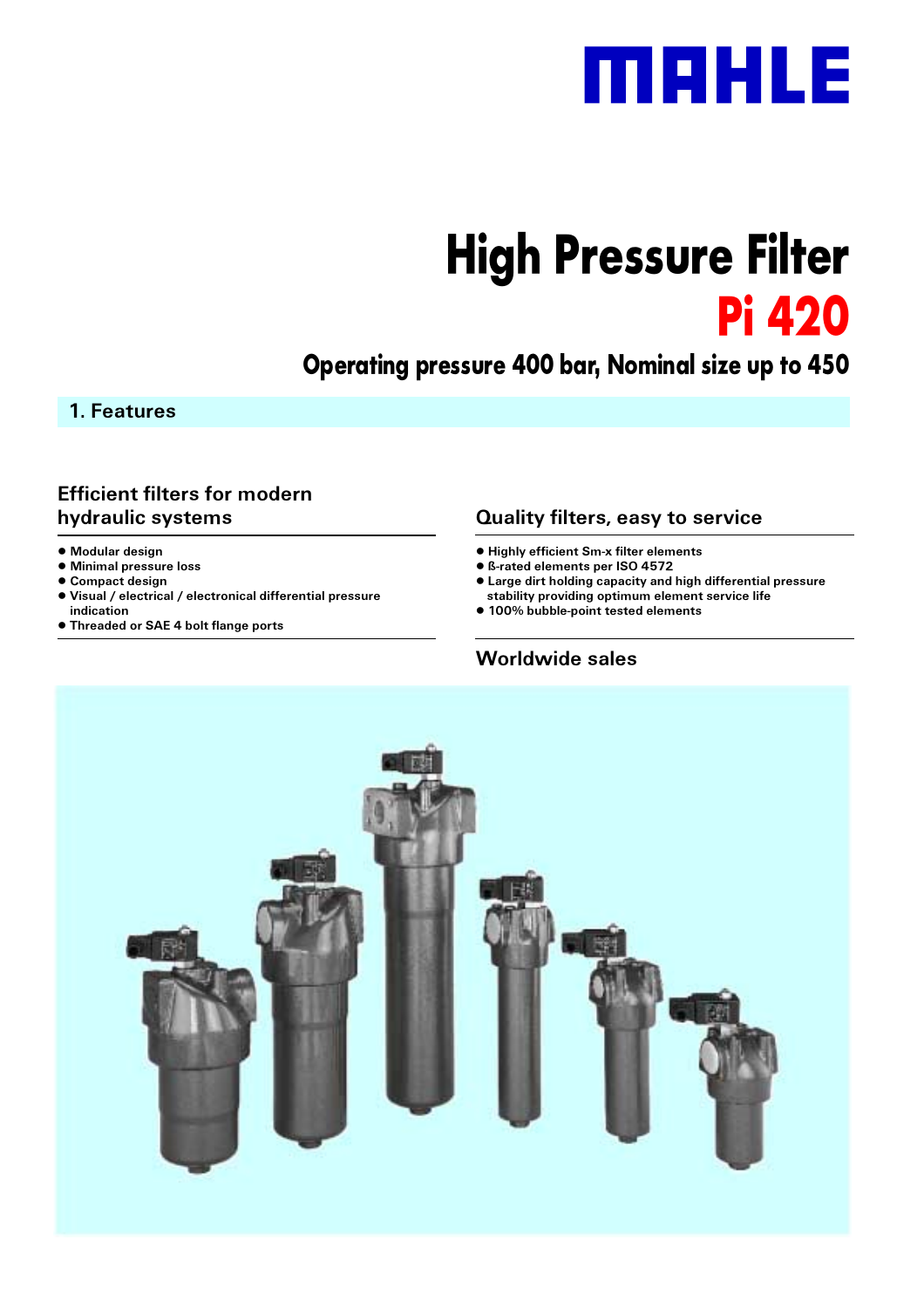### 2. Flow rate/pressure drop curve compl. filter







 $\mathbf{3}$ 

 $\Omega$ 

Differe  $\overline{2}$ 



- P

 $350$ 

**CM** 

280

Flow rate V [I/min]

210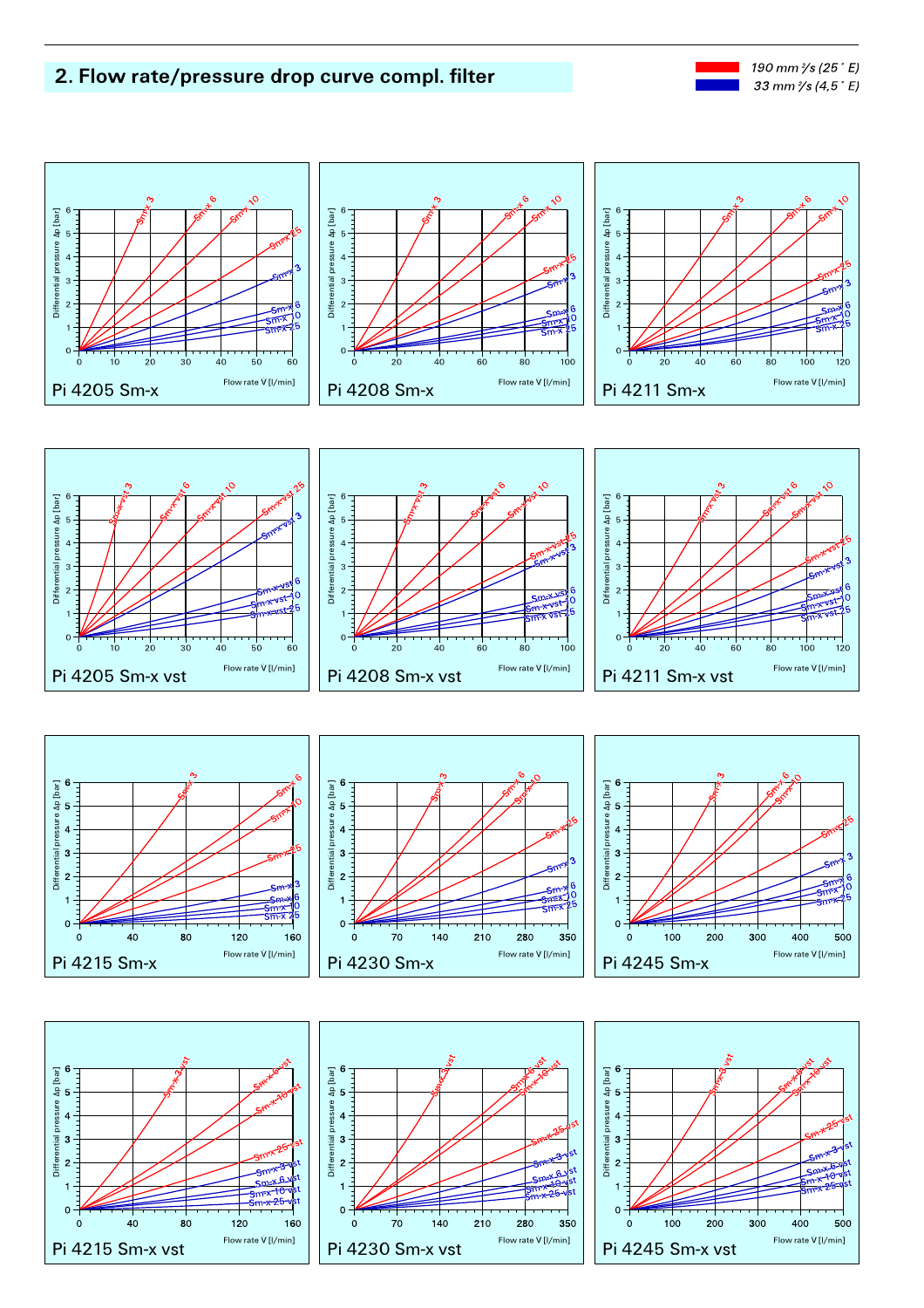# 3. Separation characteristics



# 4. Filter performance data

tested according to ISO 4572 (multi-pass-test)

| Sm-x-elements<br>with Δp 20 bar |                                | Sm-x-vst-elements<br>with Δp 210 bar |                                 |  |  |  |  |  |
|---------------------------------|--------------------------------|--------------------------------------|---------------------------------|--|--|--|--|--|
| $Sm-x$ 3                        | $\beta_3 \geq 75$              | $Sm-xvst$ 3                          | $\beta_3 \geq 75$               |  |  |  |  |  |
| $Sm-x$ 6                        | $\beta$ <sup>6</sup> $\geq$ 75 | $Sm-xvst$ 6                          | $\beta$ <sup>6</sup> $\geq$ 75  |  |  |  |  |  |
| $Sm-x$ 10                       | $\beta^{10} \geq 75$           | Sm-x vst 10                          | $\beta$ <sup>10</sup> $\geq$ 75 |  |  |  |  |  |
| $Sm-x$ 25                       | $\beta_{25} \geq 75$           | Sm-x vst 25                          | $\beta_{25} \geq 75$            |  |  |  |  |  |
|                                 | at 7 bar differential pressure | at 16 bar differential pressure      |                                 |  |  |  |  |  |

| Order-no. <b>766.647.2</b> |
|----------------------------|
|                            |
| Order-no. 768.020.0        |
|                            |

# 7. Order numbers

|                                        | 7.1 Housing design                           |                                       |                                      |                         |                                           |                                           |                                                      |                                                                                   |                                            |                                                 |  |
|----------------------------------------|----------------------------------------------|---------------------------------------|--------------------------------------|-------------------------|-------------------------------------------|-------------------------------------------|------------------------------------------------------|-----------------------------------------------------------------------------------|--------------------------------------------|-------------------------------------------------|--|
| Order<br>number<br>Threaded<br>version | Type<br>number<br><b>Threaded</b><br>version | Order<br>number<br>Flanged<br>version | Type<br>number<br>Flanged<br>version | Nominal<br>size<br>(NG) | $^{\circ}$<br>with<br>indicator<br>cavity | $^{\circledR}$<br>with<br>bypass<br>valve | 3<br>with bypass<br>valve and<br>visual<br>indicator | $^{\circledR}$<br>with bypass<br>valve and<br>visual /<br>electrical<br>indicator | $\circledS$<br>with<br>visual<br>indicator | $6$<br>with visual /<br>electrical<br>indicator |  |
|                                        |                                              |                                       |                                      |                         |                                           |                                           |                                                      |                                                                                   |                                            |                                                 |  |
| 766.635.7                              | Pi 4205-10                                   | 796.771.4                             | Pi 4205-10 FL                        | 50                      |                                           |                                           |                                                      |                                                                                   |                                            |                                                 |  |
| 766.636.5                              | Pi 4205-11                                   | 796.772.2                             | Pi 4205-11 FL                        |                         |                                           |                                           |                                                      |                                                                                   |                                            |                                                 |  |
| 766.637.3                              | Pi 4205-12                                   | 796.773.0                             | Pi 4205-12 FL                        |                         |                                           |                                           |                                                      |                                                                                   |                                            |                                                 |  |
| 766.638.1                              | Pi 4205-13                                   | 796.774.8                             | Pi 4205-13 FL                        |                         |                                           |                                           |                                                      |                                                                                   |                                            |                                                 |  |
| 766.639.9                              | Pi 4205-14                                   | 796.775.5                             | Pi 4205-14 FL                        |                         |                                           |                                           |                                                      |                                                                                   |                                            |                                                 |  |
| 766.641.5                              | Pi 4205-15                                   | 796.776.3                             | Pi 4205-15 FL                        |                         |                                           |                                           |                                                      |                                                                                   |                                            |                                                 |  |
| 766.642.3                              | Pi 4208-10                                   | 796.777.1                             | Pi 4208-10 FL                        |                         |                                           |                                           |                                                      |                                                                                   |                                            |                                                 |  |
| 766.643.1                              | Pi 4208-11                                   | 796.778.9                             | Pi 4208-11 FL                        | 80                      |                                           |                                           |                                                      |                                                                                   |                                            |                                                 |  |
| 766.644.9                              | Pi 4208-12                                   | 796.779.7                             | Pi 4208-12 FL                        |                         |                                           |                                           |                                                      |                                                                                   |                                            |                                                 |  |
| 766.645.6                              | Pi 4208-13                                   | 796.780.5                             | Pi 4208-13 FL                        |                         |                                           |                                           |                                                      |                                                                                   |                                            |                                                 |  |
| 766.646.4                              | Pi 4208-14                                   | 796.781.3                             | Pi 4208-14 FL                        |                         |                                           |                                           |                                                      |                                                                                   |                                            |                                                 |  |
| 766.647.2                              | Pi 4208-15                                   | 796.782.1                             | Pi 4208-15 FL                        |                         |                                           |                                           |                                                      |                                                                                   |                                            |                                                 |  |
|                                        |                                              |                                       |                                      |                         |                                           |                                           |                                                      |                                                                                   |                                            |                                                 |  |
| 766.648.0                              | Pi 4211-10                                   | 796.783.9                             | Pi 4211-10 FL                        |                         |                                           |                                           |                                                      |                                                                                   |                                            |                                                 |  |
| 766.649.8                              | Pi 4211-11                                   | 796.784.7                             | Pi 4211-11 FL                        | 110                     |                                           |                                           |                                                      |                                                                                   |                                            |                                                 |  |
| 766.650.6                              | Pi 4211-12                                   | 796.785.4                             | Pi 4211-12 FL                        |                         |                                           |                                           |                                                      |                                                                                   |                                            |                                                 |  |
| 766.651.4                              | Pi 4211-13                                   | 796.786.2                             | Pi 4211-13 FL                        |                         |                                           |                                           |                                                      |                                                                                   |                                            |                                                 |  |
| 766.652.2                              | Pi 4211-14                                   | 796.787.0                             | Pi 4211-14 FL                        |                         |                                           |                                           |                                                      |                                                                                   |                                            |                                                 |  |
| 766.653.0                              | Pi 4211-15                                   | 796.788.8                             | Pi 4211-15 FL                        |                         |                                           |                                           |                                                      |                                                                                   |                                            |                                                 |  |
|                                        |                                              |                                       |                                      |                         |                                           |                                           |                                                      |                                                                                   |                                            |                                                 |  |
| 766.654.8                              | Pi 4215-10                                   | 797.859.6                             | Pi 4215-10 FL                        | <b>150</b>              |                                           |                                           |                                                      |                                                                                   |                                            |                                                 |  |
| 766.655.5                              | Pi 4215-11                                   | 797.860.4                             | Pi 4215-11 FL                        |                         |                                           |                                           |                                                      |                                                                                   |                                            |                                                 |  |
| 766.656.3                              | Pi 4215-12                                   | 797.861.2                             | Pi 4215-12 FL                        |                         |                                           |                                           |                                                      |                                                                                   |                                            |                                                 |  |
| 766.657.1                              | Pi 4215-13                                   | 797.862.0                             | Pi 4215-13 FL                        |                         |                                           |                                           |                                                      |                                                                                   |                                            |                                                 |  |
| 766.658.9                              | Pi 4215-14                                   | 797.863.8                             | Pi 4215-14 FL                        |                         |                                           |                                           |                                                      |                                                                                   |                                            |                                                 |  |
| 766.659.7                              | Pi 4215-15                                   | 797.864.6                             | Pi 4215-15 FL                        |                         |                                           |                                           |                                                      |                                                                                   |                                            |                                                 |  |
|                                        |                                              |                                       |                                      |                         |                                           |                                           |                                                      |                                                                                   |                                            |                                                 |  |
| 766.661.3<br>766.662.1                 | Pi 4230-10<br>Pi 4230-11                     | 797.865.3<br>797.866.1                | Pi 4230-10 FL<br>Pi 4230-11 FL       | <b>300</b>              |                                           |                                           |                                                      |                                                                                   |                                            |                                                 |  |
| 766.663.9                              | Pi 4230-12                                   | 797.867.9                             | Pi 4230-12 FL                        |                         |                                           |                                           |                                                      |                                                                                   |                                            |                                                 |  |
| 766.664.7                              | Pi 4230-13                                   | 797.868.7                             | Pi 4230-13 FL                        |                         |                                           |                                           |                                                      |                                                                                   |                                            |                                                 |  |
| 766.665.4                              | Pi 4230-14                                   | 797.869.5                             | Pi 4230-14 FL                        |                         |                                           |                                           |                                                      |                                                                                   |                                            |                                                 |  |
| 766.666.2                              | Pi 4230-15                                   | 796.450.5                             | Pi 4230-15 FL                        |                         |                                           |                                           |                                                      |                                                                                   |                                            |                                                 |  |
|                                        |                                              |                                       |                                      |                         |                                           |                                           |                                                      |                                                                                   |                                            |                                                 |  |
| 766.668.8                              | Pi 4245-10                                   | 797.870.3                             | Pi 4245-10 FL                        |                         |                                           |                                           |                                                      |                                                                                   |                                            |                                                 |  |
| 766.669.6                              | Pi 4245-11                                   | 797.871.1                             | Pi 4245-11 FL                        | <b>450</b>              |                                           |                                           |                                                      |                                                                                   |                                            |                                                 |  |
| 766.670.4                              | Pi 4245-12                                   | 797.872.9                             | Pi 4245-12 FL                        |                         |                                           |                                           |                                                      |                                                                                   |                                            |                                                 |  |
| 766.671.2                              | Pi 4245-13                                   | 797.873.7                             | Pi 4245-13 FL                        |                         |                                           |                                           |                                                      |                                                                                   |                                            |                                                 |  |
| 766.672.0                              | Pi 4245-14                                   | 797.874.5                             | Pi 4245-14 FL                        |                         |                                           |                                           |                                                      |                                                                                   |                                            |                                                 |  |
| 766.674.6                              | Pi 4245-15                                   | 797.875.2                             | Pi 4245-15 FL                        |                         |                                           |                                           |                                                      |                                                                                   |                                            |                                                 |  |
|                                        |                                              |                                       |                                      |                         |                                           |                                           |                                                      |                                                                                   |                                            |                                                 |  |

When filter with non bypass configuration is selected, the collapse pressure of the element may not be exceeded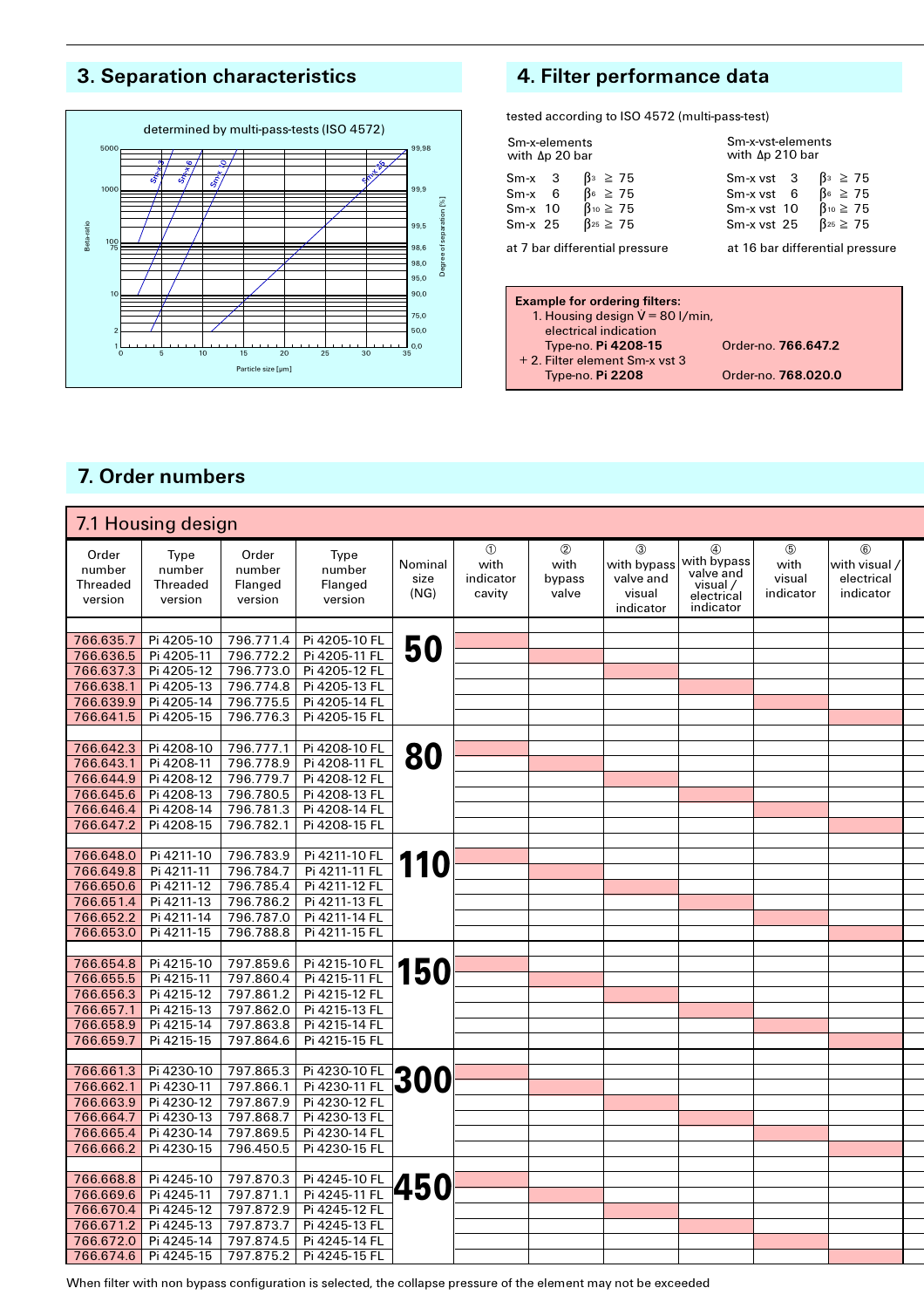# 5. Test regulations

| No.       | Designation        |                                                                                         |
|-----------|--------------------|-----------------------------------------------------------------------------------------|
| ISO 2941  |                    | Hydraulic-filter elements: Verification of burst resistance                             |
| ISO 2942  |                    | Hydraulic-filter elements: Determination of fabrication integrity                       |
| ISO 2943  |                    | Hydraulic-filter elements: Verification of material compatibility with hydraulic fluids |
| ISO 3723  |                    | Hydraulic-filter elements: Method for testing end-cap load                              |
| ISO 3724  |                    | Hydraulic-filter elements: Verification of flow fatigue characteristics                 |
| ISO 39682 | Hydraulic-filters: | Evaluation of pressure drop versus flow                                                 |
| ISO 4572  |                    | Hydraulic-filter elements: Testing of filter performance (multi-pass-test)              |

# 6. Symbols



| $Sm-x$ 3<br>$Sm-x$ 6<br>$Sm-x$ 10<br>$Sm-x$ 25<br>Sm-x vst 3<br>Sm-x vst 6<br>$\Delta p$ 20 bar<br>$\Delta p$ 20 bar<br>$\Delta p$ 20 bar<br>$\Delta p$ 20 bar<br>$\Delta p$ 210 bar<br>$\Delta p$ 210 bar<br>(590 cm <sup>2</sup> )<br>$(590 \text{ cm}^2)$<br>(590 cm <sup>2</sup> )<br>(590 cm <sup>2</sup> )<br>(470 cm <sup>2</sup> )<br>(470 cm <sup>2</sup> )<br>768.019.2<br>794.353.3<br>768.013.5<br>794.350.9<br>768.032.5<br>768.044.0<br>768.013.5<br>794.350.9<br>768.032.5<br>768.044.0<br>[Pi 2205]<br>[Pi 5205]<br>768.013.5<br>794.350.9<br>768.032.5<br>768.044.0 | Sm-x vst 10<br>Sm-x vst 25<br>$\Delta p$ 210 bar<br>$\Delta p$ 210 bar<br>$(470 \text{ cm}^2)$<br>$(470 \text{ cm}^2)$<br>768.038.2<br>768.050.7<br>[Pi 3205]<br>[Pi 4205] |
|--------------------------------------------------------------------------------------------------------------------------------------------------------------------------------------------------------------------------------------------------------------------------------------------------------------------------------------------------------------------------------------------------------------------------------------------------------------------------------------------------------------------------------------------------------------------------------------|----------------------------------------------------------------------------------------------------------------------------------------------------------------------------|
|                                                                                                                                                                                                                                                                                                                                                                                                                                                                                                                                                                                      |                                                                                                                                                                            |
|                                                                                                                                                                                                                                                                                                                                                                                                                                                                                                                                                                                      |                                                                                                                                                                            |
|                                                                                                                                                                                                                                                                                                                                                                                                                                                                                                                                                                                      |                                                                                                                                                                            |
|                                                                                                                                                                                                                                                                                                                                                                                                                                                                                                                                                                                      |                                                                                                                                                                            |
|                                                                                                                                                                                                                                                                                                                                                                                                                                                                                                                                                                                      |                                                                                                                                                                            |
|                                                                                                                                                                                                                                                                                                                                                                                                                                                                                                                                                                                      |                                                                                                                                                                            |
|                                                                                                                                                                                                                                                                                                                                                                                                                                                                                                                                                                                      |                                                                                                                                                                            |
|                                                                                                                                                                                                                                                                                                                                                                                                                                                                                                                                                                                      |                                                                                                                                                                            |
|                                                                                                                                                                                                                                                                                                                                                                                                                                                                                                                                                                                      |                                                                                                                                                                            |
| 794.353.3<br>[Pi 2105]<br>[Pi 5105]<br>[Pi 3105]<br>[Pi 4105]<br>768.019.2                                                                                                                                                                                                                                                                                                                                                                                                                                                                                                           | 768.038.2<br>768.050.7                                                                                                                                                     |
| 768.019.2<br>794.353.3                                                                                                                                                                                                                                                                                                                                                                                                                                                                                                                                                               | 768.038.2<br>768.050.7                                                                                                                                                     |
| $(1150 \text{ cm}^2)$<br>$(1150 \text{ cm}^2)$<br>$(1150 \text{ cm}^2)$<br>(1150 cm <sup>2</sup> )<br>$(900 \text{ cm}^2)$<br>$(900 \text{ cm}^2)$                                                                                                                                                                                                                                                                                                                                                                                                                                   | $(900 \text{ cm}^2)$<br>$(900 \text{ cm}^2)$                                                                                                                               |
| 794.354.1<br>768.020.0                                                                                                                                                                                                                                                                                                                                                                                                                                                                                                                                                               | 768.119.0<br>768.051.5                                                                                                                                                     |
| 768.014.3<br>794.351.7<br>768.034.1<br>768.045.7                                                                                                                                                                                                                                                                                                                                                                                                                                                                                                                                     |                                                                                                                                                                            |
| 768.014.3<br>794.351.7<br>768.034.1<br>768.045.7<br>[Pi 2208]<br>[Pi 5208]                                                                                                                                                                                                                                                                                                                                                                                                                                                                                                           | [Pi 3208]<br>[Pi 4208]                                                                                                                                                     |
| 768.014.3<br>794.351.7<br>768.034.1<br>768.045.7                                                                                                                                                                                                                                                                                                                                                                                                                                                                                                                                     |                                                                                                                                                                            |
| [Pi 2108]<br>[Pi 5108]<br>[Pi 3108]<br>[Pi 4108]<br>768.020.0<br>794.353.3                                                                                                                                                                                                                                                                                                                                                                                                                                                                                                           | 768.119.0<br>768.051.5                                                                                                                                                     |
| 768.020.0<br>794.353.3                                                                                                                                                                                                                                                                                                                                                                                                                                                                                                                                                               | 768.119.0<br>768.051.5                                                                                                                                                     |
| (1700 cm <sup>2</sup> )<br>(1700 cm <sup>2</sup> )<br>(1700 cm <sup>2</sup> )<br>(1700 cm <sup>2</sup> )<br>(1315 cm <sup>2</sup> )<br>(1315 cm <sup>2</sup> )                                                                                                                                                                                                                                                                                                                                                                                                                       | (1315 cm <sup>2</sup> )<br>(1315 cm <sup>2</sup> )                                                                                                                         |
| 768.021.8<br>794.355.8                                                                                                                                                                                                                                                                                                                                                                                                                                                                                                                                                               | 768.039.0<br>768.052.3                                                                                                                                                     |
| 768.015.0<br>794.352.5<br>768.033.3<br>768.046.5                                                                                                                                                                                                                                                                                                                                                                                                                                                                                                                                     |                                                                                                                                                                            |
| 768.015.0<br>794.352.5<br>768.033.3<br>768.046.5<br>[Pi 2211]<br>[Pi 5211]                                                                                                                                                                                                                                                                                                                                                                                                                                                                                                           | [Pi 4211]<br>[Pi 3211]                                                                                                                                                     |
| 768.015.0<br>794.352.5<br>768.033.3<br>768.046.5                                                                                                                                                                                                                                                                                                                                                                                                                                                                                                                                     |                                                                                                                                                                            |
| [Pi 2111]<br>[Pi 5111]<br>[Pi 3111]<br>[Pi 4111]<br>768.021.8<br>794.355.8                                                                                                                                                                                                                                                                                                                                                                                                                                                                                                           | 768.039.0<br>768.052.3                                                                                                                                                     |
| 768.021.8<br>794.355.8                                                                                                                                                                                                                                                                                                                                                                                                                                                                                                                                                               | 768.039.0<br>768.052.3                                                                                                                                                     |
| $(2350 \text{ cm}^2)$<br>$(2350 \text{ cm}^2)$<br>(2350 cm <sup>2</sup> )<br>$(2350 \text{ cm}^2)$<br>(2010 cm <sup>2</sup> )<br>(2010 cm <sup>2</sup> )                                                                                                                                                                                                                                                                                                                                                                                                                             | (2010 cm <sup>2</sup> )<br>(2010 cm <sup>2</sup> )                                                                                                                         |
| 768.022.6<br>795.512.3                                                                                                                                                                                                                                                                                                                                                                                                                                                                                                                                                               | 768.040.8<br>768.053.1                                                                                                                                                     |
| 768.016.8<br>795.509.9<br>768.035.8<br>768.047.3                                                                                                                                                                                                                                                                                                                                                                                                                                                                                                                                     |                                                                                                                                                                            |
| [Pi 2215]<br>[Pi 5215]<br>768.016.8<br>795.509.9<br>768.035.8<br>768.047.3                                                                                                                                                                                                                                                                                                                                                                                                                                                                                                           | [Pi 3215]<br>[Pi 4215]                                                                                                                                                     |
| 768.016.8<br>795.509.9<br>768.035.8<br>768.047.3                                                                                                                                                                                                                                                                                                                                                                                                                                                                                                                                     |                                                                                                                                                                            |
| 795.512.3<br>768.022.6<br>[Pi 2115]<br>[Pi 5115]<br>[Pi 3115]<br>[Pi 4115]                                                                                                                                                                                                                                                                                                                                                                                                                                                                                                           | 768.040.8<br>768.053.1                                                                                                                                                     |
| 768.022.6<br>795.512.3                                                                                                                                                                                                                                                                                                                                                                                                                                                                                                                                                               | 768.040.8<br>768.053.1                                                                                                                                                     |
| (4420 cm <sup>2</sup> )<br>(4420 cm <sup>2</sup> )<br>(4420 cm <sup>2</sup> )<br>$(4420 \text{ cm}^2)$<br>(3800 cm <sup>2</sup> )<br>$(3800 \text{ cm}^2)$                                                                                                                                                                                                                                                                                                                                                                                                                           | $(3800 \text{ cm}^2)$<br>(3800 cm <sup>2</sup> )                                                                                                                           |
| 768.023.4<br>795.513.1                                                                                                                                                                                                                                                                                                                                                                                                                                                                                                                                                               | 768.041.6<br>768.054.9                                                                                                                                                     |
| 768.017.6<br>795.510.7<br>768.036.6<br>768.048.1                                                                                                                                                                                                                                                                                                                                                                                                                                                                                                                                     |                                                                                                                                                                            |
| 768.017.6<br>795.510.7<br>768.036.6<br>768.048.1<br>[Pi 2230]<br>[Pi 5230]                                                                                                                                                                                                                                                                                                                                                                                                                                                                                                           | [Pi 3230]<br>[Pi 4230]                                                                                                                                                     |
| 768.017.6<br>795.510.7<br>768.036.6<br>768.048.1<br>[Pi 2130]<br>[Pi 3130]<br>[Pi 4130]                                                                                                                                                                                                                                                                                                                                                                                                                                                                                              |                                                                                                                                                                            |
| [Pi 5130]<br>768.023.4<br>795.513.1                                                                                                                                                                                                                                                                                                                                                                                                                                                                                                                                                  | 768.041.6<br>768.054.9                                                                                                                                                     |
| 768.023.4<br>795.513.1<br>(6540 cm <sup>2</sup> )<br>(6540 cm <sup>2</sup> )<br>$(6540 \text{ cm}^2)$<br>$(6540 \text{ cm}^2)$<br>$(5600 \text{ cm}^2)$<br>$(5600 \text{ cm}^2)$                                                                                                                                                                                                                                                                                                                                                                                                     | 768.041.6<br>768.054.9<br>$(5600 \text{ cm}^2)$<br>(5600 cm <sup>2</sup> )                                                                                                 |
| 768.024.2<br>794.514.9                                                                                                                                                                                                                                                                                                                                                                                                                                                                                                                                                               | 768.042.4<br>768.055.6                                                                                                                                                     |
| 768.018.4<br>795.511.5<br>768.037.4<br>768.049.9                                                                                                                                                                                                                                                                                                                                                                                                                                                                                                                                     |                                                                                                                                                                            |
| [Pi 2245]<br>[Pi 5245]<br>795.511.5<br>768.037.4<br>768.018.4<br>768.049.9                                                                                                                                                                                                                                                                                                                                                                                                                                                                                                           | [Pi 3245]<br>[Pi 4245]                                                                                                                                                     |
| 768.018.4<br>795.511.5<br>768.037.4<br>768.049.9                                                                                                                                                                                                                                                                                                                                                                                                                                                                                                                                     |                                                                                                                                                                            |
| 768.024.2<br>795.514.9<br>[Pi 2145]<br>[Pi 5145]<br>[Pi 3145]<br>[Pi 4145]                                                                                                                                                                                                                                                                                                                                                                                                                                                                                                           | 768.042.4<br>768.055.6                                                                                                                                                     |
| 795.514.9<br>768.024.2                                                                                                                                                                                                                                                                                                                                                                                                                                                                                                                                                               | 768.042.4<br>768.055.6                                                                                                                                                     |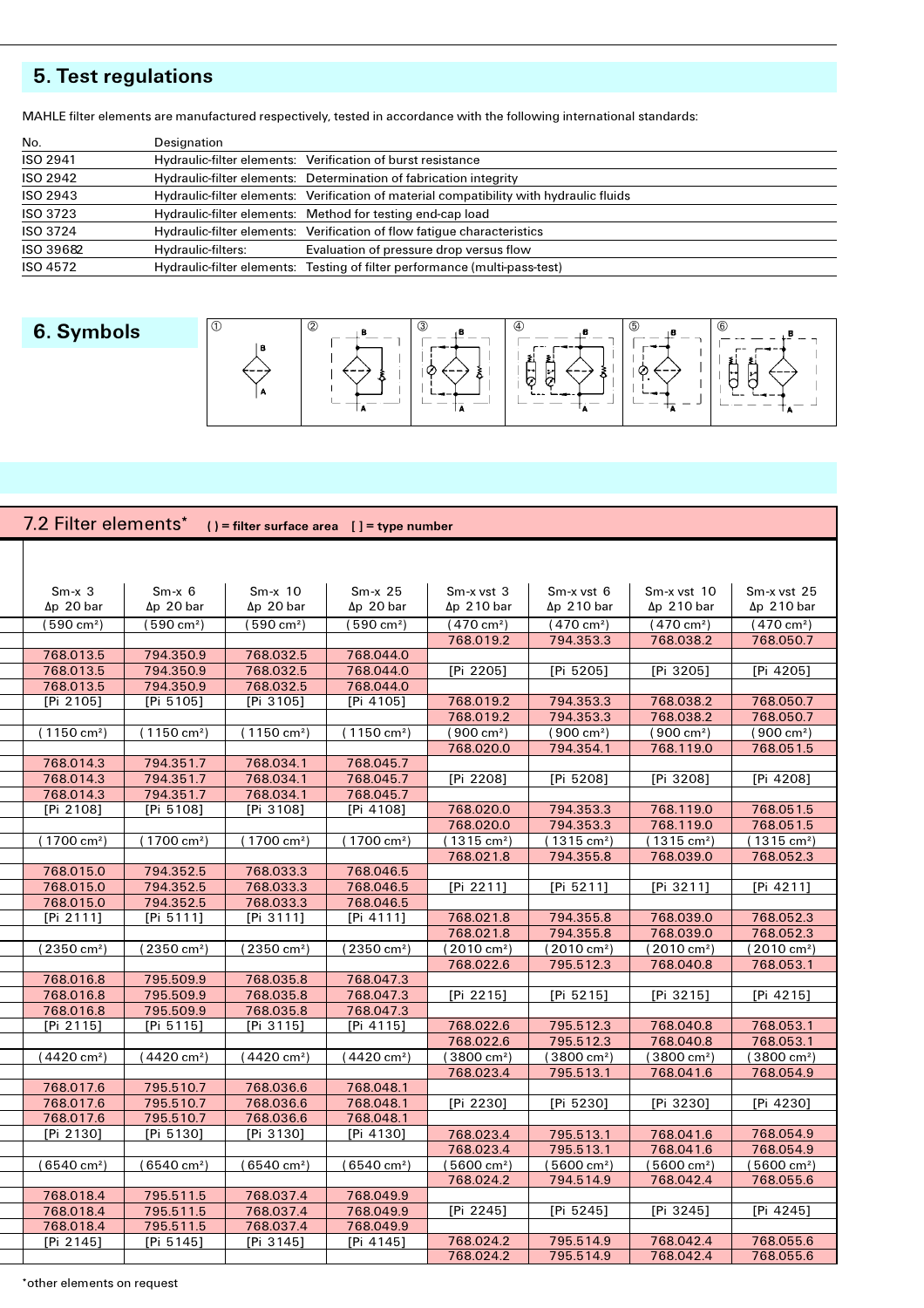# **8. Specifications**

| Design:                                                                        | line mounting filter                                                         |
|--------------------------------------------------------------------------------|------------------------------------------------------------------------------|
| Operating pressure:                                                            | 400 bar                                                                      |
| Static test pressure:                                                          | 520 bar                                                                      |
| Temperature range:                                                             | $-10^{\circ}$ C to $+120^{\circ}$ C<br>(other temperature ranges on request) |
| Bypass opening pressure:                                                       | $\Delta p$ 7 bar $\pm 10$ %                                                  |
| Filter head material:                                                          | GGG                                                                          |
| Filter bowl material:                                                          | St                                                                           |
| Material of seals:                                                             | NBR / PTFE / Cu                                                              |
| Activating pressure of visual / electrical<br>differential pressure indicator: | $\Delta p$ 5 bar $\pm 10$ %                                                  |
| Electrical data of contamination indicator:<br>Maximum voltage:                | 230 V $\sim$ /=                                                              |
| Maximum current on contact:                                                    | 2.5A                                                                         |
| Maximum contact load:                                                          | 60 VA / 40 W                                                                 |
| Inrush current:                                                                | 70 VA                                                                        |
| Type of protection:                                                            | IP65 when inserted and secured                                               |
| Contact:                                                                       | bistable                                                                     |
| Cable connection:                                                              | PG 11 Ø 6-10                                                                 |

The electrical indicator function can be changed from the Normally Open position to the Normally Closed position or visa versa by inverting the electrical section.

With the inrush current of 70 VA the indicator can trigger small contactors or contactor relays.

Inductivity in the direct current may require the use of a signal *<u>eraser</u>* 

For further information and executions please see our leaflet: "Contamination indicators".

Filters compatible with standard mineral oils.

Please contact us in case of using other media.





DN 25 ≘ SAE 1" 6000psi **DN 25 L SAE 1" 6000psi** \*flanges, bolts and o-rings **hot included** 

# **9. Dimensions**

All dimensions (except "C") in mm





**O**

**M**

**B**



NG 150 - 450

| Dimen-<br>sion<br><b>Type</b> | $\overline{A}$ | в  | C                 | D   | E   | F   | G<br>SW | н   |     | к     |                 | M  | N                        | O         | P                        | R  | S         |       | U         | Weight<br>[kg] |  |  |                          |    |           |  |  |      |
|-------------------------------|----------------|----|-------------------|-----|-----|-----|---------|-----|-----|-------|-----------------|----|--------------------------|-----------|--------------------------|----|-----------|-------|-----------|----------------|--|--|--------------------------|----|-----------|--|--|------|
| Pi 4205                       | 78             | 31 | $G\frac{1}{2}$    | 189 | 247 |     | 27      |     | 90  | 92    | 23,5            | 54 | 47                       | M 8 x 14  | 21                       | 8  |           |       |           | 4,1            |  |  |                          |    |           |  |  |      |
| Pi 4205 FL                    |                | 28 | <b>DN 25</b>      | 204 | 262 | 80  |         | 66  | 85  | 95    | 10              |    |                          |           |                          | 12 | 57,1      | 27,8  | M 12 x 20 | 4,6            |  |  |                          |    |           |  |  |      |
| Pi 4208                       | 78             | 31 | G <sub>1</sub>    | 267 | 325 | 80  | 27      |     | 90  | 92    | 23,5            |    | 47                       |           | 21                       | 8  |           |       |           | 4,9            |  |  |                          |    |           |  |  |      |
| Pi 4208 FL                    |                | 28 | <b>DN 25</b>      | 282 | 340 |     |         | 66  | 85  | 95    | 10 <sup>2</sup> | 54 | $\overline{\phantom{0}}$ | M 8 x 14  |                          | 12 | 57,1      | 27,8  | M 12 x 20 | 5,3            |  |  |                          |    |           |  |  |      |
| Pi 4211                       | 78             | 31 | G <sub>1</sub>    | 343 | 401 | 80  | 27      | 66  | 90  | 92    | 23,5            | 54 | 47                       |           | 21                       | 8  | 57,1      |       |           | 5,8            |  |  |                          |    |           |  |  |      |
| Pi 4211 FL                    |                | 28 | <b>DN 25</b>      | 358 | 416 |     |         |     | 85  | 95    | 10              |    | $\overline{\phantom{0}}$ | M 8 x 14  |                          | 12 |           | 27,8  | M 12 x 20 | 6,2            |  |  |                          |    |           |  |  |      |
| Pi 4215                       | 78             | 46 | $G_1 \frac{1}{4}$ | 284 |     |     | 30      | 109 | 142 | 143,5 |                 | 86 |                          |           | $\blacksquare$           | 23 |           |       |           | 12,3           |  |  |                          |    |           |  |  |      |
| Pi 4215 FL                    |                | 40 | <b>DN38</b>       |     | 342 | 110 |         |     |     |       | 12              |    | $\overline{\phantom{a}}$ | M 12 x 15 |                          |    | 79,4 36,5 |       | M 16 x 20 | 13,3           |  |  |                          |    |           |  |  |      |
| Pi 4230                       | 78             | 46 | G 1 <sup>%</sup>  |     |     |     |         | 409 | 467 |       |                 |    |                          | 110       | 30                       |    | 142       | 143,5 |           | 86             |  |  | $\overline{\phantom{a}}$ | 23 | 79,4 36,5 |  |  | 14,8 |
| Pi 4230 FL                    |                | 40 | <b>DN38</b>       |     |     |     |         | 109 |     |       | 12              |    | $\overline{\phantom{a}}$ | M 12 x 15 |                          |    |           |       | M 16 x 20 | 15,9           |  |  |                          |    |           |  |  |      |
| Pi 4245                       | 78             | 46 | G 1 $\frac{1}{2}$ | 525 | 583 | 110 | 30      | 109 | 142 | 143,5 | 12              | 86 |                          | M 12 x 15 | $\overline{\phantom{a}}$ | 23 | 79,4 36,5 |       |           | 17,1           |  |  |                          |    |           |  |  |      |
| Pi 4245 FL                    |                | 40 | <b>DN38</b>       |     |     |     |         |     |     |       |                 |    | $\overline{\phantom{a}}$ |           |                          |    |           |       | M 16 x 20 | 18,6           |  |  |                          |    |           |  |  |      |